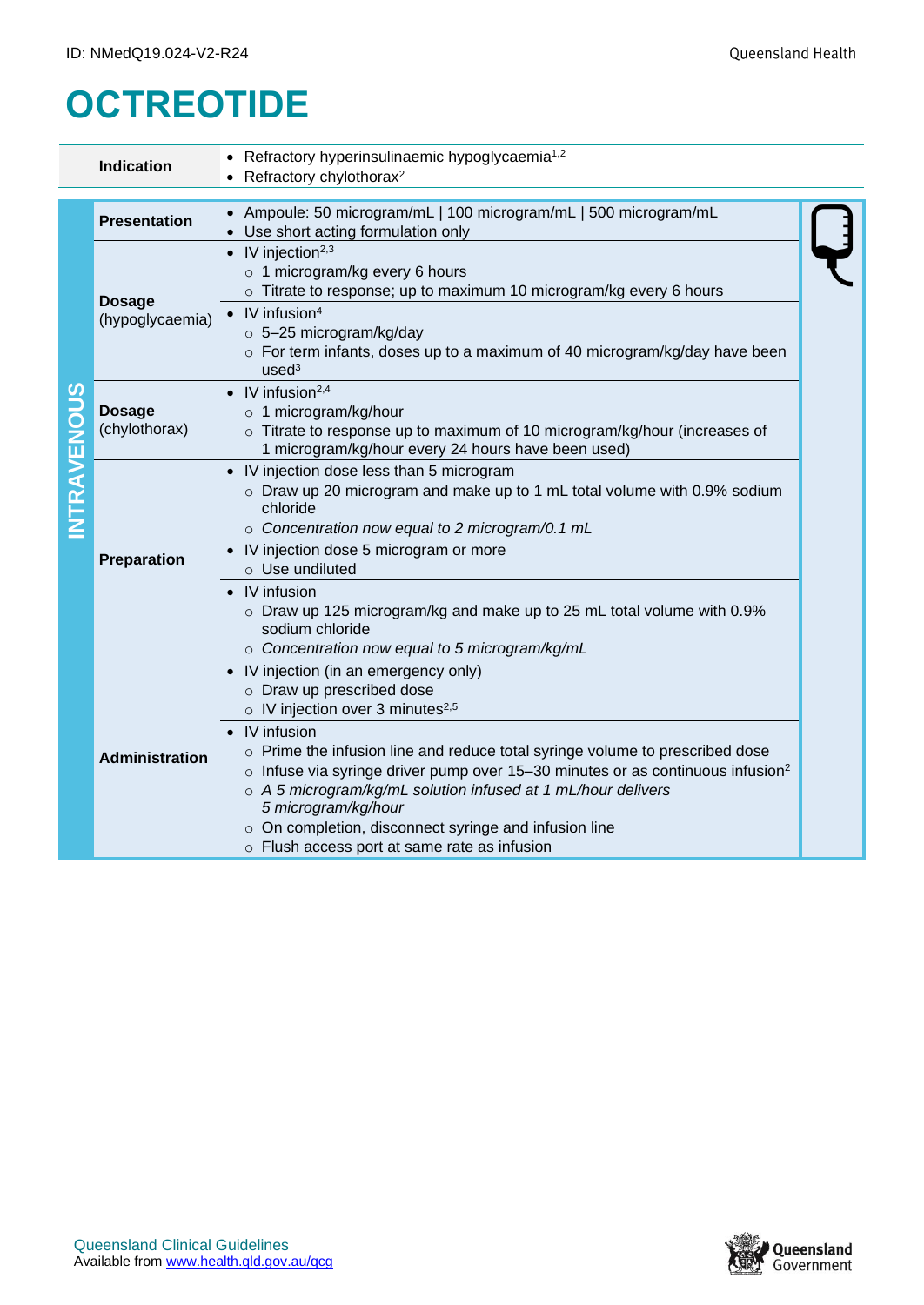| <b>SUBCUT</b>                                                                                                                                                                                                                                                                                                                                                                                                             | <b>Presentation</b>                                                                                                                                                            | Ampoule: 50 microgram/mL   100 microgram/mL   500 microgram/mL<br>Use octreotide short acting formulation only                                                                                                                                                                                                                                                                                                                                                                                                                                                                                                                                                                                                                             |  |  |  |  |
|---------------------------------------------------------------------------------------------------------------------------------------------------------------------------------------------------------------------------------------------------------------------------------------------------------------------------------------------------------------------------------------------------------------------------|--------------------------------------------------------------------------------------------------------------------------------------------------------------------------------|--------------------------------------------------------------------------------------------------------------------------------------------------------------------------------------------------------------------------------------------------------------------------------------------------------------------------------------------------------------------------------------------------------------------------------------------------------------------------------------------------------------------------------------------------------------------------------------------------------------------------------------------------------------------------------------------------------------------------------------------|--|--|--|--|
|                                                                                                                                                                                                                                                                                                                                                                                                                           | <b>Dosage</b>                                                                                                                                                                  | • 2–5 microgram/kg every 6 to 8 hours <sup>1,4</sup><br>(hypoglycaemia) • Titrate to response; up to maximum 7 microgram/kg every 4 hours <sup>1,4</sup>                                                                                                                                                                                                                                                                                                                                                                                                                                                                                                                                                                                   |  |  |  |  |
|                                                                                                                                                                                                                                                                                                                                                                                                                           | <b>Dosage</b><br>(chylothorax)                                                                                                                                                 | • Start at 5 microgram/kg every 8 hours <sup>4</sup><br>• Titrate to response up to maximum of 20 micrograms/kg every 8 hours <sup>4</sup>                                                                                                                                                                                                                                                                                                                                                                                                                                                                                                                                                                                                 |  |  |  |  |
|                                                                                                                                                                                                                                                                                                                                                                                                                           | <b>Preparation</b>                                                                                                                                                             | • Dose less than 5 microgram<br>o Draw up 20 microgram and make up to 1 mL total volume with 0.9% sodium<br>chloride<br>o Concentration now equal to 2 microgram/0.1 mL<br>Dose 5 microgram or more<br>$\circ$ Use undiluted                                                                                                                                                                                                                                                                                                                                                                                                                                                                                                               |  |  |  |  |
|                                                                                                                                                                                                                                                                                                                                                                                                                           | <b>Administration</b>                                                                                                                                                          | • Allow solution to reach room temperature before administration (minimises<br>discomfort) <sup>5</sup><br>Draw up prescribed dose<br>Subcutaneous injection into the anterolateral thigh (use a subcutaneous delivery<br>device for longer term administration)<br>o Rotate injection sites                                                                                                                                                                                                                                                                                                                                                                                                                                               |  |  |  |  |
|                                                                                                                                                                                                                                                                                                                                                                                                                           | <b>Special</b><br>considerations                                                                                                                                               | • If indication is hypoglycaemia, initially administer via subcutaneous route<br>○ Refer to Queensland Clinical Guideline: Newborn hypoglycaemia <sup>6</sup><br>o Consult with paediatric endocrinologist<br>• Chylothorax: decrease infusion over 2-7 days <sup>2</sup>                                                                                                                                                                                                                                                                                                                                                                                                                                                                  |  |  |  |  |
|                                                                                                                                                                                                                                                                                                                                                                                                                           | <b>Monitoring</b>                                                                                                                                                              | Blood glucose levels <sup>2</sup><br>Hepatic function <sup>1</sup><br>Chyle volumes                                                                                                                                                                                                                                                                                                                                                                                                                                                                                                                                                                                                                                                        |  |  |  |  |
| <b>Compatibility</b>                                                                                                                                                                                                                                                                                                                                                                                                      |                                                                                                                                                                                | • Fluids<br>$\circ$ 0.9% sodium chloride (preferred infusion fluid) <sup>5</sup> , 5% glucose <sup>2,3</sup><br>• Drugs<br>$\circ$ No information <sup>5</sup>                                                                                                                                                                                                                                                                                                                                                                                                                                                                                                                                                                             |  |  |  |  |
|                                                                                                                                                                                                                                                                                                                                                                                                                           | Incompatibility                                                                                                                                                                | PN and fat emulsion: co-infusion with octreotide not recommended (evidence limited). If<br>unavoidable, seek pharmacist advice first, filter infusion and flush before and after                                                                                                                                                                                                                                                                                                                                                                                                                                                                                                                                                           |  |  |  |  |
|                                                                                                                                                                                                                                                                                                                                                                                                                           | Glucose not recommended as compatible fluid because of the effect octreotide has on<br><b>Interactions</b><br>glucose homeostasis (inhibition of insulin release) <sup>5</sup> |                                                                                                                                                                                                                                                                                                                                                                                                                                                                                                                                                                                                                                                                                                                                            |  |  |  |  |
| Do not use if particulates and/or solution discoloured <sup>5</sup><br>$\bullet$<br>Undiluted solution<br>○ Store at 2-8°C. <sup>5</sup> Protect from light <sup>3</sup><br><b>Stability</b><br>$\circ$ May be stored at room temperature (below 25 °C) for up to 2 weeks when protected<br>from light <sup>5</sup><br><b>Diluted solution</b><br>$\bullet$<br>○ Stable for 24 hours in 0.9% sodium chloride <sup>5</sup> |                                                                                                                                                                                |                                                                                                                                                                                                                                                                                                                                                                                                                                                                                                                                                                                                                                                                                                                                            |  |  |  |  |
|                                                                                                                                                                                                                                                                                                                                                                                                                           | Side effects                                                                                                                                                                   | Blood pathology: hyperglycaemia, hypoglycaemia <sup>1</sup><br>$\bullet$<br>Circulatory: arrhythmias <sup>1</sup> bradycardia <sup>1</sup><br>Digestive: abdominal distension <sup>2</sup> , vomiting <sup>2</sup> , diarrhoea <sup>2</sup> , constipation <sup>1</sup> , steatorrhoea <sup>2</sup> ,<br>reduced gall bladder motility and bile flow <sup>1,2</sup> hepatic dysfunction <sup>1</sup><br>$\circ$ NEC reported in term neonates <sup>3</sup><br>$\circ$ Abrupt withdrawal of subcutaneous octreotide associated with biliary colic and<br>pancreatitis <sup>1</sup><br>Endocrine: hypothyroidism <sup>1</sup><br>٠<br>Integumentary: local injection site reactions, rash <sup>1</sup><br>Respiratory: dyspnoea <sup>1</sup> |  |  |  |  |
|                                                                                                                                                                                                                                                                                                                                                                                                                           |                                                                                                                                                                                | <b>CC</b> BY-NC-ND<br>Destroy printed copies after use. Refer to the disclaimer<br>State of Queensland (Queensland Health) 2019                                                                                                                                                                                                                                                                                                                                                                                                                                                                                                                                                                                                            |  |  |  |  |